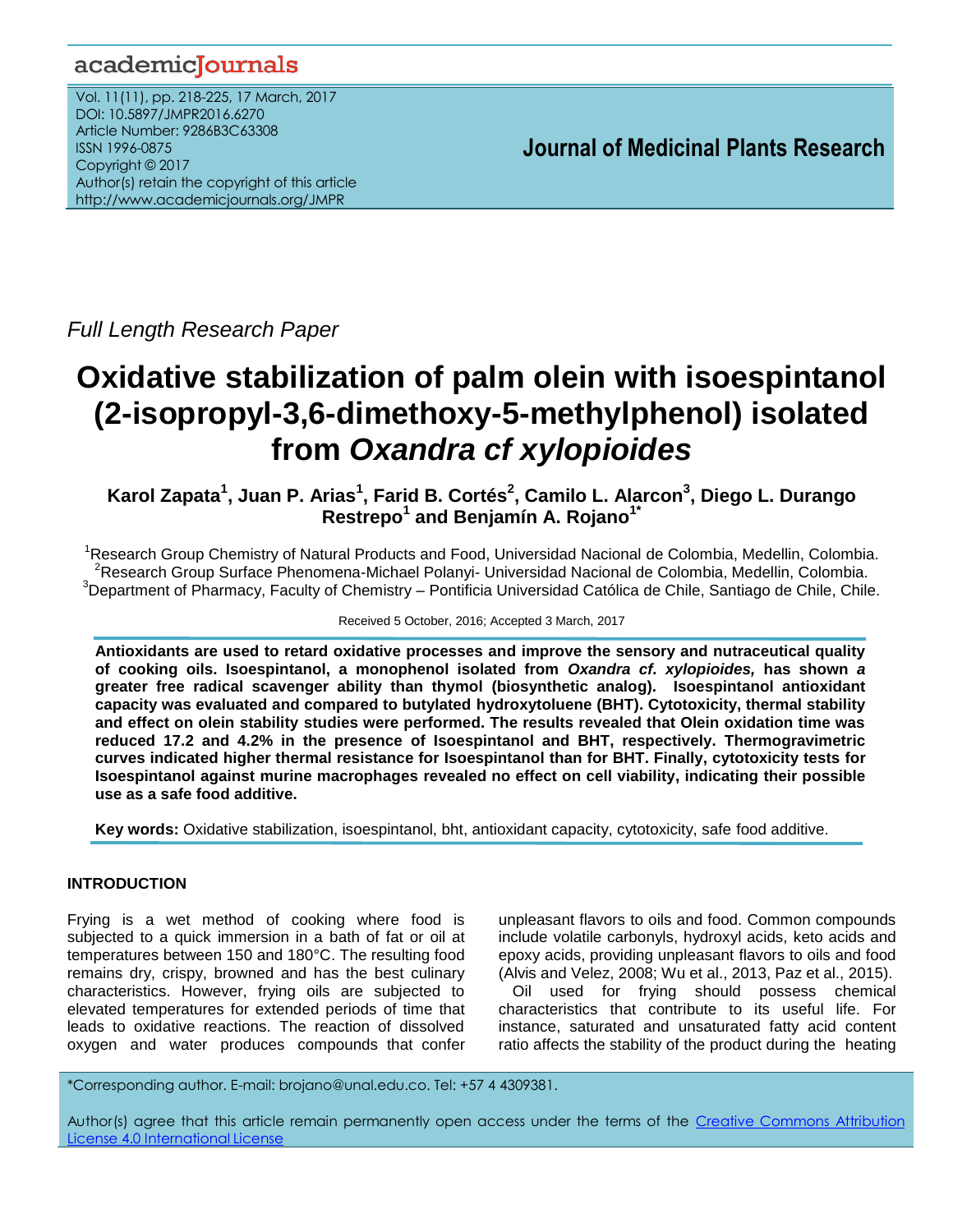process. Different studies suggest that oils with high content of monounsaturated fatty acids improve stability of fried food. Oleic acid from palm, olives and sunflower is an example of such oils (Casal et al., 2010; Aladedunye and Przybylski, 2013).

According to the Department of Agriculture of United States of America, palm oil is the second type of oil with higher production volume in the world (USDA, 2004). Palm olein was introduced to the market in the late twentieth century and it has remained in use because of its technical and economic advantages compared to other oils and fats. It is estimated that millions of tons of palm olein and oil in their natural forms or mixtures with other oils, are used annually for domestic and industrial frying. In addition, numerous studies demonstrate the benefits of the use of palm oil in frying because of its greater oxidative stability compared to other oils (Ismail, 2005; Kalogianni et al., 2011; Mozzon et al., 2013). However, palm olein products are susceptible to lipid peroxidation due to the presence of unsaturated fatty acids. For this reason, antioxidants are used to retard oxidative processes and improve the sensory and nutraceutical quality of the products (Sanchez, 2011, Rojano et al., 2008). Moreover, addition of natural metabolites provides extra protection against oxidative stress enhancing the antioxidant system of the consumer. Although antioxidants in food determine the lifetime and reduce the nutritional losses, they never regenerate the quality of a highly-oxidized food.

Butylhydroxyanisole (BHA) and butylatedhydroxytoluene (BHT) are synthetic antioxidants widely used in the food industry; however, they can cause adverse health effects, such as increased cholesterol, liver enlargement and induction of liver cancer. Therefore, the search for natural alternatives with high antioxidant activity and without cytotoxic and genotoxic effects have become a necessity for the food industry (Niaiforovia et al., 2010: Krishnaiah et al., 2011). Recent years have witnessed a growing interest for natural antioxidants. For instance, a study done by Piedrahita et al. (2015) showed that rosemary extracts have shown higher thermal resistance and antioxidant capacity than synthetic antioxidants (BHA, BHT and TBHQ) when working with potato frying processes in olein palm; additionally, some studies have described the stabilizing capacity of rosemary extracts on oily matrices (Upadhyay et al., 2006); Upadhyay and Mishra (2015a) show that the oxidative stability in sunflower oil given by rosemary oleoresin (1200 and 1500 mg/kg) and tertiary butyl hydroquinone (200 mg/kg) are comparable.

Isoespintanol is a isopropylphenol extracted with low polarity solvents from of leaves of Oxandra cf xylopioides *(Annonaceae)* a native plant from Colombia and it has opened new alternatives in the world of fats and oils, due to its chemical structure that makes it soluble in liposoluble media; some studies have shown the antioxidant capacity of Isoespintanol in oily matrices

(Rojano et al., 2008a). Likewise, Isoespintanol (2 isopropyl-3,6-dimethoxy-5-methylphenol) have shown a greater free radical scavenging ability than its biosynthetic analog (thymol) (Rojano et al., 2008b).

The industry of frying processes requires antioxidants with high thermal stability that preserve the sensory quality and oxidative stability of oils subjected to high temperatures. In the present study, the authors assess the antioxidant capacity of Isoespintanol to trap reactive oxygen species compared to BHT. We compare the effect of adding Isoespintanol or BHT on the oxidative stability of palm olein under accelerated oxidative conditions. Finally, we calculate the *in vitro* thermal stability of Isoespintanol and BHT and estimate the cytotoxicity of Isoespintanol in biological systems.

## **MATERIALS AND METHODS**

#### **Reagents**

Fluorescein, dichlorofluoresceindiacetate, pyrogallol red, AAPH and BHT were bought from Sigma Aldrich through Colombia G & G Successors SAS. Palm olein (antioxidant free) was provided by a local supplier (TECNAS).

#### **Plant material**

The *Oxandra cf. xylopioides* species were collected in the municipality of Monteria (Córdoba, Colombia) in coordinates 08°48'17'' north latitude and 75°42'07'' west longitude; in October at warm weather under 24°C. The material was identified by the botanist Francisco Javier Roldan Palacios. A sample under file number 037852 was deposited in the Botanical Garden Joaquín Antonio Uribe, Medellin (Colombia). The plant material was cleaned and stored at 4°C until further analysis.

#### **Extraction and isolation**

The powdered leaves (1.0 kg) of *Oxandra cf. xylopioides* were extracted with petroleum ether (15 L) by percolation at room temperature and concentrated in vacuum to obtain a crude extract (150 g). The petroleum ether extract (30 g) was subjected to passage over a silica gel column  $(5 \times 80 \text{ cm})$  eluting with a step gradient of hexane: dichloromethane (95:5, 80:20, 70:30, 0:100 each 1.0 L), to obtain four fractions. Fraction II was dissolved in dichloromethane and compound 4 recrystallized in hexane (3.0 g) (1.5%). The compound was characterized by NMR (1H and 13C COSY bi-dimensional and, NOESY, HMQC, HMBC), MS, UV and IR, and their physical properties; these results were previously reported (Rojano et al., 2007).

#### **Fatty acid composition of palm olein**

The fatty acid profile of the oil was performed on an Agilent 6890N GC coupled to an Agilent 5973N MS selective detector equipped with a split/split-less injector. The injector temperature was 300°C and the sample previously derivatized with KOH-methanol. The sample was automatically injected into the split-less mode. A column HP-5ms (5% phenyl methyl siloxane) of 30 m, 0.25 mm with a film thickness of 0.25 µm and at a maximum temperature of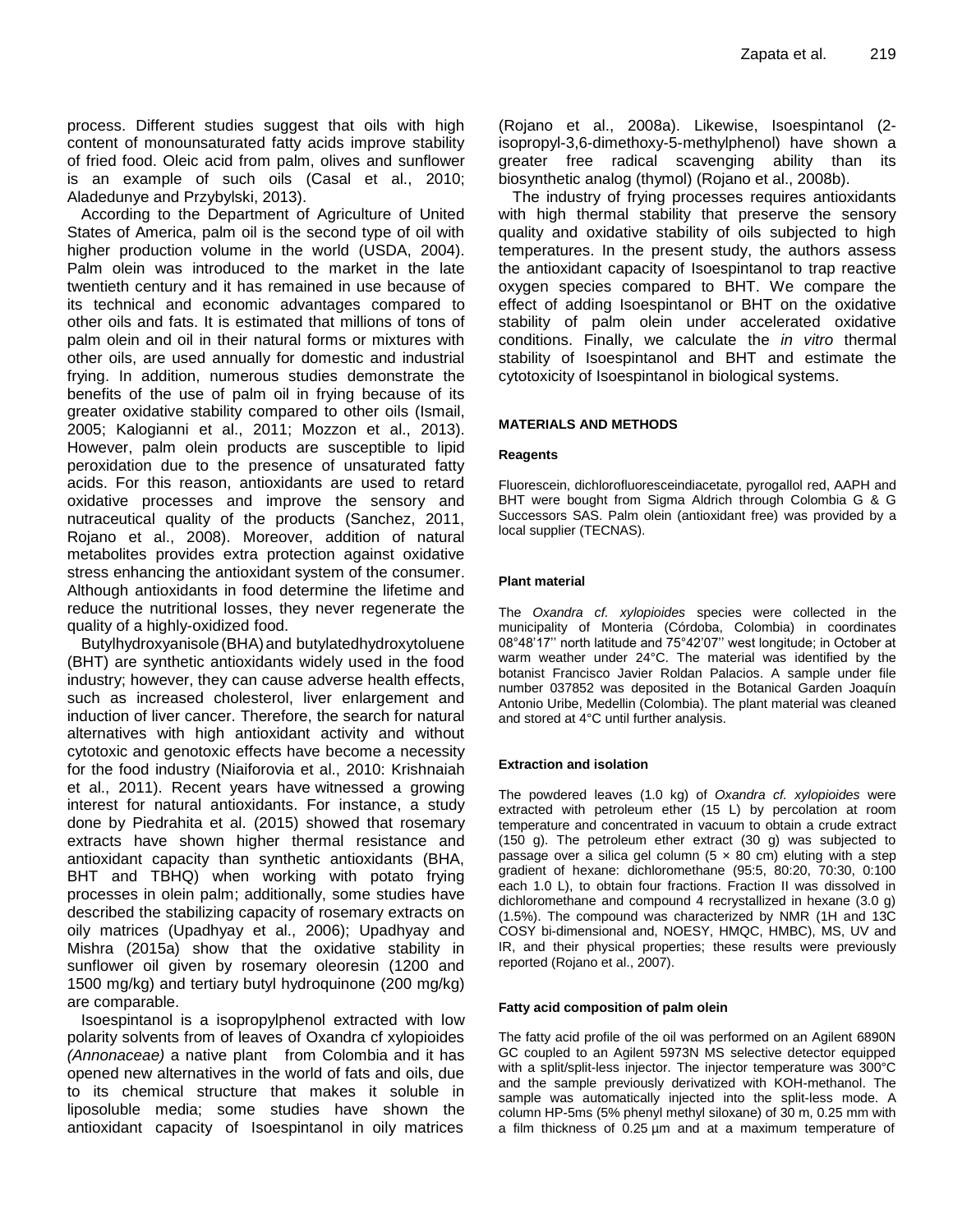325°C was used. The temperature program started at 50°C and went up to 200°C in 5 min, then it reached a final temperature of 300°C (14 min) at a rate of 10°C/min. Helium was used as carrier at a constant flow of 1 mL/min gas. The detector temperature was 300°C. The software used to calculate all parameters was MSD ChemStation D 02.00.275 Copyright © Agilent Technologies 1989- 2005. For determination of saturated and unsaturated fatty acids as methyl esters the database NIST 2005 was used (Zapata et al., 2013).

#### **Oxidative stability of palm olein**

The active oxygen method (AOM) was used to monitor the oxidative condition of oil. 30 mL of sample were placed in a heater at a constant temperature of 99  $\pm$  0.1°C and aerated at 1.150 mL. air/min until the time in which a peroxide value (PV) of 100 meq. O<sub>2</sub>/kg. oil was reached (Negative Control). Other samples were assessed under the same conditions, one in presence of Isoespintanol and the other in presence of BHT. Both antioxidants were at a concentration of 200 mg/L, and were named as IE200 and BHT200, respectively. The concentrations were defined as the maximum concentration permitted for this application in different countries.

#### **Peroxide value (PV)**

The peroxide value (meq. $O_2$ /kg.oil) was determined by spectrophotometry. This method is based on the oxidation of Fe<sup>+2</sup> to Fe<sup>+3</sup> by hydroperoxides to form a complex Fe<sup>+3</sup>-thiocyanate. 0.01 g of sample were added to 3 mL of a solution chloroform: methanol (7:3), the mixture was stirred for 10 s and 1 mL of this solution was mixed with 50 μL of FeSO4-BaCl2 (0.144 M - 0.4 M) and 50 μL of NH4SCN (0.44 M). The mixture was incubated for 20 min in the darkness; the absorbance was determined at 510 nm in a spectrophotometer Jenway® 6405 UV/Vis (Zapata et al., 2015).

#### **Thermal stability of antioxidants**

The thermal stability of the antioxidants was estimated using a thermogravimetric analyzer (Q50, TA Instruments Inc., New Castle, DE). Analyses were carried out by heating the samples in air from 30 to 300°C at a rate of 20°C.min-1 . Airflow rate was constant throughout the experiment (100  $\text{cm}^3\text{/min}$ ). Initially, the instrument was calibrated for mass changes and temperature, using nickel as a reference material. For the export of graphical and numerical data, Q Series software was used (Q50-1459 TGA Q-50 @ Mfg-TGA).

#### **Antioxidant capacity - tests ORAC (Oxygen Radical Absorbance Capacity)**

The following techniques were used to determine the antioxidant activity of Isoespintanol compared with BHT: ORAC Fluorescein Hydrophilic (H-ORAC<sub>FL</sub>), ORAC Fluorescein Lipophilic (L-ORAC<sub>FL</sub>), ORAC dichlorofluoresceindiacetate (ORAC<sub>DCFD</sub>) and ORAC pyrogallol red (ORACRPG); the ORAC methodologies differ in the target molecule.

## *H-ORACFL*

The method was described in the beginning by Prior et al. (2005) and is currently carried out with modifications described as follows: A volume of 30 µL of the sample was added to 2,899 µL of PBS (75 mM), 21  $\mu$ L fluorescein 1×10<sup>-2</sup> M in PBS (75 mM) and 50  $\mu$ L of AAPH 0.6 M in PBS (75 mM). Temperature and pH were controlled at 37°C and 7.4 respectively. Readings were performed at λ excitation of 493 nm and 10 slit; λ emission of 515 nm and emission slit 15, runs with attenuator 1%. The protective effect of the antioxidant is calculated using the differences in areas under the curve of decay of fluorescein in the absence and presence of sample, and compared against the primary standard Trolox. Results were expressed as µmol Trolox equivalents/100 grams of sample according to the following equation.

$$
ORAC = \frac{(AUC - AUC^{0})}{(AUC_{\text{Trolox} - AUC^{0}})} f[Trolox]
$$
\n(1)

Where AUC is the area under the curve, in the presence of the sample AUC° is the area under the curve for the control (no sample), AUC Trolox is the area under the curve using Trolox, f is the dilution factor of the sample assessed (Prior et al., 2005).

#### *L-ORAC<sup>F</sup>*

Assay is carried out as explained in the previous section. However, the sample preparation is performed according to the protocol reported by Rautenbach and Venter (2010) described as follows: 0.5 g of sample were dissolved in 4 mL of hexane (lipophilic solution), this solution is mixed with 10 mL of a solution of water: acetone (1:1, v / v) with 7% b-cyclodextrin (micellar agent).

A modified ORAC<sub>DCFH</sub> method described by Martin-Romero et al. (2008), was used and described as follows. The nonfluorescent probe 2,7 dichlorodihydrofluorescein (DCFH) reacts with reactive oxygen species (ERO's) generated by the azo compound APPH (2,2'-Azobis(2-amidinopropane) dihydrochloride) in an aqueous medium to form 2.7 dichlorofluorescein (DCF), a fluorescent molecule. The compound tested captures free radicals and reduces the fluorescence emitted by decreasing DCF formed. To carry out the reaction; 50 µL of a solution of AAPH 0.3 M were mixed with 50 µL of 2,7-dichlorofluorescein diacetate 2.4 mM, 2850 µL of phosphate buffer - 75 mM pH 7.4 and 50 µL of the sample at 37°C. The intensity of the fluorescence emitted during the first 10 minutes was read (λ emission 490 nm and λ excitation 530 with 10 nm slit emission/excitation). The protective effect of the antioxidant is calculated using the increase in fluorescence in the presence and absence of the compound assessed, and compared with the calibration curve of the primary standard Trolox. Results were expressed as µmol Trolox equivalents/100 g of sample.

The ORA $C_{RPG}$  method described by Lopez-Alarcon and Lissi (2006) was used with the following modifications: Pyrogallol Red (PGR) reacts with reactive oxygen species (ERO's) generated by the azo compound APPH (2,2'-Azobis(2-amidinopropane) dihydrochloride) in an aqueous medium and forms a colorless oxidized product. The compound tested traps free radicals and prevents the reduction of the absorbance due to decreased oxidized RPG formed. To perform the reaction, 10 µL of an aqueous solution of AAPH 0.3 M were mixed with 50 µL of an aqueous solution of Pyrogallol Red (PGR) (5  $\times$  10<sup>-5</sup> M), 30  $\mu$ L of sample and 210 µL buffer phosphate (75 mM, pH 7.4), the mixture was incubated for 4000 s and the absorbance was monitored during this time at 540 nm. For the spectrophotometric readings, a Thermo Scientific Multiskan Spectrophotometer UV-VIS Spectrum was used. The protective effect of the antioxidant is calculated using the percentage of inhibition of decay in absorbance when the reaction contains the sample; this value is compared against a primary standard (Trolox). Results were expressed as µmol Trolox equivalents/100 g of sample.

#### **Isoespintanol cytotoxicity**

MTT method described by Mosmann (Mosmann, 1983) with murine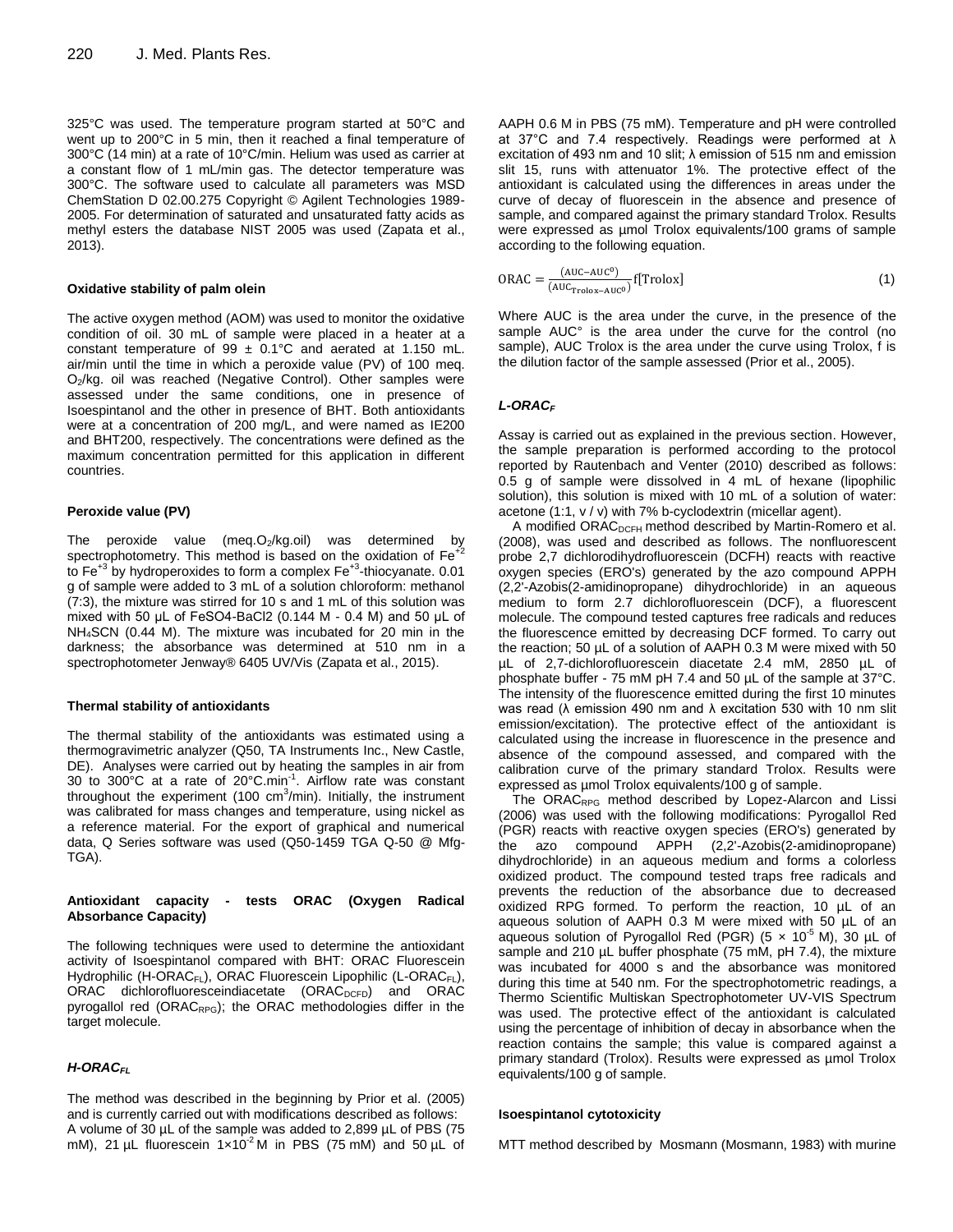| Time (s) | <b>Fatty acid</b>       | <b>Carbons: Unsaturation</b> | % Fatty acid |
|----------|-------------------------|------------------------------|--------------|
| 19.4     | <b>Palmitic Acid</b>    | 16:0                         | 5.91         |
| 21.1     | Methyl pentadecanoate   | 15:0                         | 5.86         |
| 22.5     | Oleic Acid              | 18: $1^{49}$                 | 31.94        |
| 24.9     | Stearic Acid            | 18:0                         | 10.01        |
| 25.3     | vaccenic acid           | 18: $1^{411}$                | 20.00        |
| 26.2     | Linoleic acid (Omega 6) | 18: $2^{\Delta 9,12}$        | 0.82         |
| 27.1     | 11 - eicosenoic         | 20: $1^{\Delta 11}$          | 5.50         |
| 29.9     | eicosanoic              | 20:0                         | 1.04         |
| 30.3     | docosanoic              | 22:0                         | 8.43         |
| 31.3     | 15-tetracosenoic        | 24: $1^{\Delta 9}$           | 7.22         |
| 35.9     | tetradecanoic           | 24:0                         | 0.25         |
| 36.7     | hexacosanoic            | 26:0                         | 0.52         |

**Table 1.** Fatty acid composition of palm olein

macrophages RAW 264.7 was used to measure the cytotoxic effect of Isoespintanol. This assay is based on reduction of 3- (4,5 dimethylthiazol-2-yl) -2,5-diphenyl tetrazolium bromide (MTT) to Formazan in a reaction catalyzed by mitochondrial succinyl dehydrogenase.

The cells stimulated with LPS (1 µg/mL) were mixed with Isoespintanol (100 µM) and incubated in microplate 96-well at 37°C for 24 h in atmosphere with 5%  $CO<sub>2</sub>$  in DMEM medium containing 2 mM L-glutamine (Gibco), 100 U/ml penicillin (Gibco), 100 µg/ml streptomycin without fetal bovine serum. The control contained 0.5% DMSO. After incubation, the culture medium was removed and 100 µL of MTT (0.5 mg/ml) were added. When deposits appeared blue, all liquid was removed and 100 µL of DMSO was added to dissolve Formazan crystals. Absorbance at 490 nm was measured (Spectrophotometer Multiskan Spectrum UV-VIS (Thermo Scientific)). The number of living cells is proportional to the amount of Formazan produced. The increase in absorbance indicates cell viability and this was determined using the following equation:

% Viability = 
$$
\frac{A_p}{A_c} \times 100
$$
 (2)

 $A_n$  = Arithmetic mean of the absorbance of the test sample;  $A_c$  = Arithmetic mean absorbance of control.

#### **Statistical analysis**

All the antioxidants experiments were performed four times. Data are presented as the mean  $\pm$  the standard error (SE) and were processed by one-way analysis of variance (ANOVA). Multiple comparisons of the means were performed using Duncan's New Multiple Range Test ( $p < 0.05$ ). All of the statistical analysis was performed using the Statgraphics Centurion V statistical package for Windows. For testing cytotoxic effect, data was generated with an experimental design of randomized complete block, taking sample from each donor as blocking factor. The analysis of variance and the corresponding mean tests (Duncan) were performed using the statistical software Statgraphics Plus, version 5.0.

# **RESULTS AND DISCUSSION**

Degree of unsaturation is a factor that affects directly the

kinetics of degradation of oils (Guillén and Cabo, 2002; Choe and Min, 2006; García-Moreno et al., 2013). Oils with a high content of unsaturated fatty acids, especially polyunsaturated, are more susceptible to oxidation. Palm olein has 12 main fatty acids, with a ratio of unsaturated/saturated (I/S) of 0.71 and with chains of 15- 26 carbons. Table 1 summarizes the percentage of fatty acids. The oleic acid  $(\omega 9)$  (31.9%), vaccenic (20%), 15tetracosenoic (7.22%), stearic (10.01%) and docosanoic (8.43%) percentages are highlighted; also, a low amount of polyunsaturated fatty acids was found (less than 1%).

Palm olein has a high content of monounsaturated (64.66%) and saturated (32.02%) fatty acids and a low content of polyunsaturated fatty acids (0.82%). This gives high stability against oxidative processes as frying, as it is recommended for use in domestic and industrial level (Mozzon et al., 2013).

The ratio of monounsaturated/saturated fatty acids is an indicator of oxidative stability in oils; however, this does not completely define their behavior in the frying process where high temperatures are used for longer periods. In addition, the presence of dissolved oxygen in the oil and water from the food causes a series of reactions where different oxidized compounds are produced. Hence, the addition of antioxidants becomes an important need in the food industry.

Figure 1 shows the formation of hydroperoxides in the palm olein supplemented with Isoespintanol (IE200) and BHT (BHT200) and without antioxidants. The concentration of hydroperoxides increases with time after 60 h of heating and is less in the presence of antioxidants. However, Isoespintanol delays hydroperoxides production in greater proportion than BHT.

The Active Oxygen Method (AOM) (Method Cd 12-57) was used to monitor the oxidative state of palm olein, which determines the time that the oil takes to reach a peroxide value (PV) of 100 meg  $O_2/kg$  oil (induction time; IT). Induction times were 89.68, 93.95 and 105.09 h for the control, BHT200 and IE 200, respectively. This shows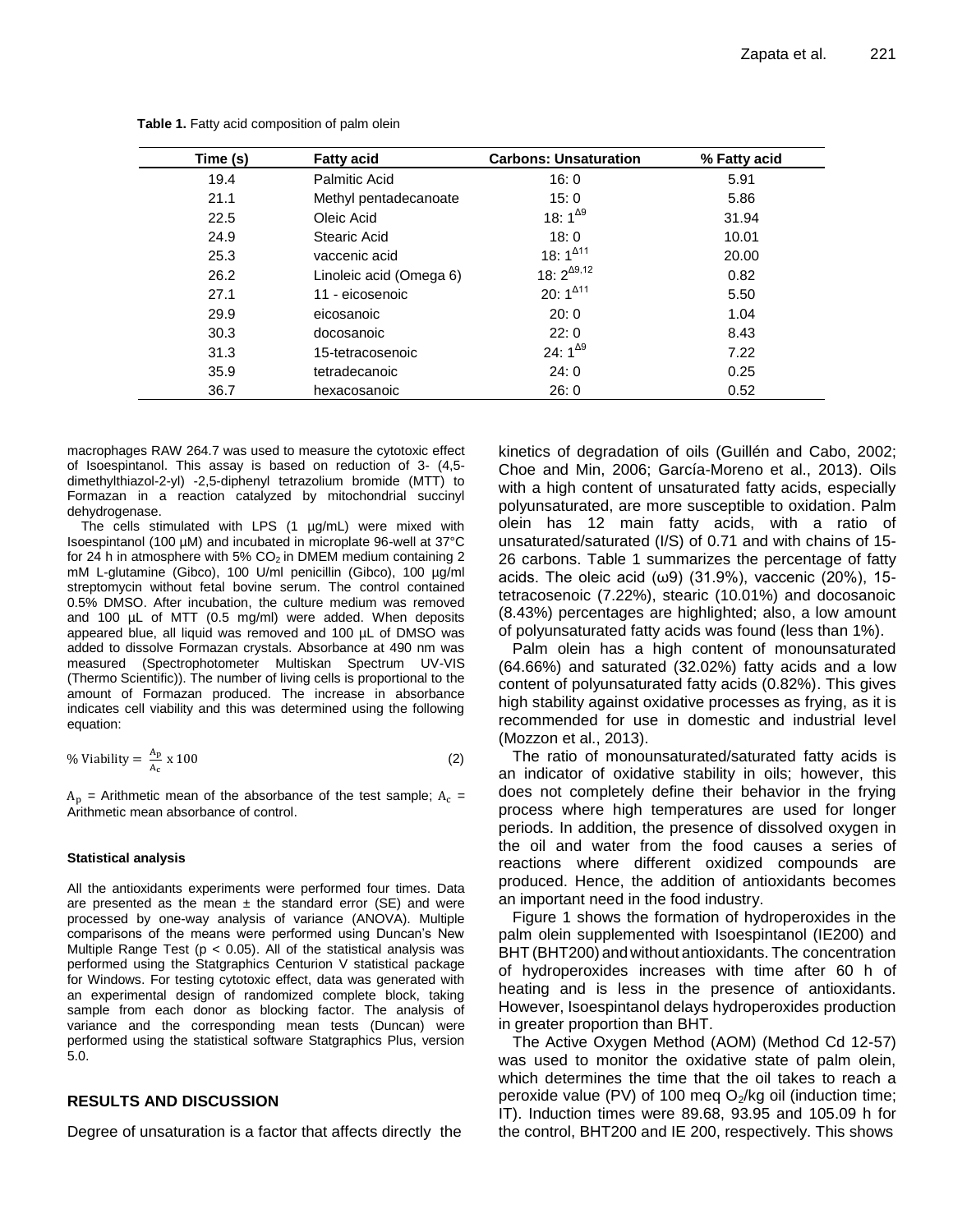

**Figure 1.** Formation of peroxides in the Palm Olein supplemented with (▲) Isoespintanol 200 mg / L, (○) BHT 200 mg / L and (♦) Control without antioxidant.

that in the presence of Isoespintanol, the induction time is reduced in 17.2% compared to the control, while the use of BHT only implies a reduction of 4.2%. These findings are attributed to the higher capacity of Isoespintanol to trap peroxyl radicals (ROO•) generated in the oxidative process compared to BHT. Previous studies showed that the effectiveness of rosemary extracts in the oxidative stabilization of lipids is greater than commercial mixtures of synthetic antioxidants such as Butyl Hydroxytoluene (BHT), Butyl Hydroxyanisole (BHA) and Propyl Gallate (PG) (Upadhyay et al., 2006; Piedrahita et al., 2015).

Antioxidants are used to improve the oxidative stability of fats and oils that are used at temperatures above 110°C and under aeration for extended periods (Santos et al., 2012; Upadhyay and Mishra 2015b). However, some natural and synthetic antioxidants decompose or volatilize below 110°C, which leads to a decrease in their protective ability. We used thermogravimetry to assess the thermal stability of the studied antioxidants. Dynamic thermogravimetric curves indicated that mass loss is initiated at temperatures below 100°C for both, Isoespintanol and BHT (Figure 2). However, Isoespintanol exhibits a higher overall thermal resistance compared to BHT. The complete evaporation of Isoespintanol occurs at 158.6°C unlike BHT that is volatilized completely at 144.8°C.

The volatility and instability of synthetic antioxidants at high temperatures are known issues in the industry which have prompted the search for natural alternatives. The results suggest that BHT provides lower levels of protection compared to Isoespintanol due to its volatility. Similar results were obtained by Santos et al. (2012), who found that natural antioxidants display higher thermal resistance than synthetic antioxidants, a phenomenon attributed to the difference on chemical bonds type of the natural antioxidants. Although BHT and Isoespintanol have similar molecular masses (220.35 and 210 g/mol, respectively) (Figure 3), the atomic bonding pattern is different. For instance, the type of substitution in the phenolic nucleus makes them energetically different.

H-ORACFL, L-ORACFL, ORACDCFH and ORACRPG values for Isoespintanol and BHT are presented in Figure 4. The results show that the Isoespintanol has substantially greater antioxidant capacity than BHT under all experimental scenarios, which could explain its ability to oxidatively stabilize palm olein under accelerated conditions of oxidation.

ORAC assays using fluorescein (FL) have limitations because they are influenced more by stoichiometry than by reactive factors (Lopez-Alarcon and Lissi, 2006). An additional methodology has been proposed to determine the ORAC value based on pyrogallol red discoloration (RPG), which provides values that are exclusively dependent on the reactivity of the tested compounds rather than the amount; thereof, this concept is important considering the function of an antioxidant. This difference is due to the high reactivity of RPG and the compound concentrations used in the experiments compared to low levels of ORAC probes with fluorescein. One way to check the quantity and the quality of the test compound is to determine  $ORAC_{FL}$  and  $ORAC_{RPG}$ . The results show that Isoespintanol exhibits the perfect setting, between quantity and quality, revealing greater results in both methods compared to BHT. Besides, these results are positive considering that the National Institutes of Health considers that BHT is a promoter of carcinogenesis in humans, so its use as a food additive is not recommended. BHT was toxic for mouse lung cells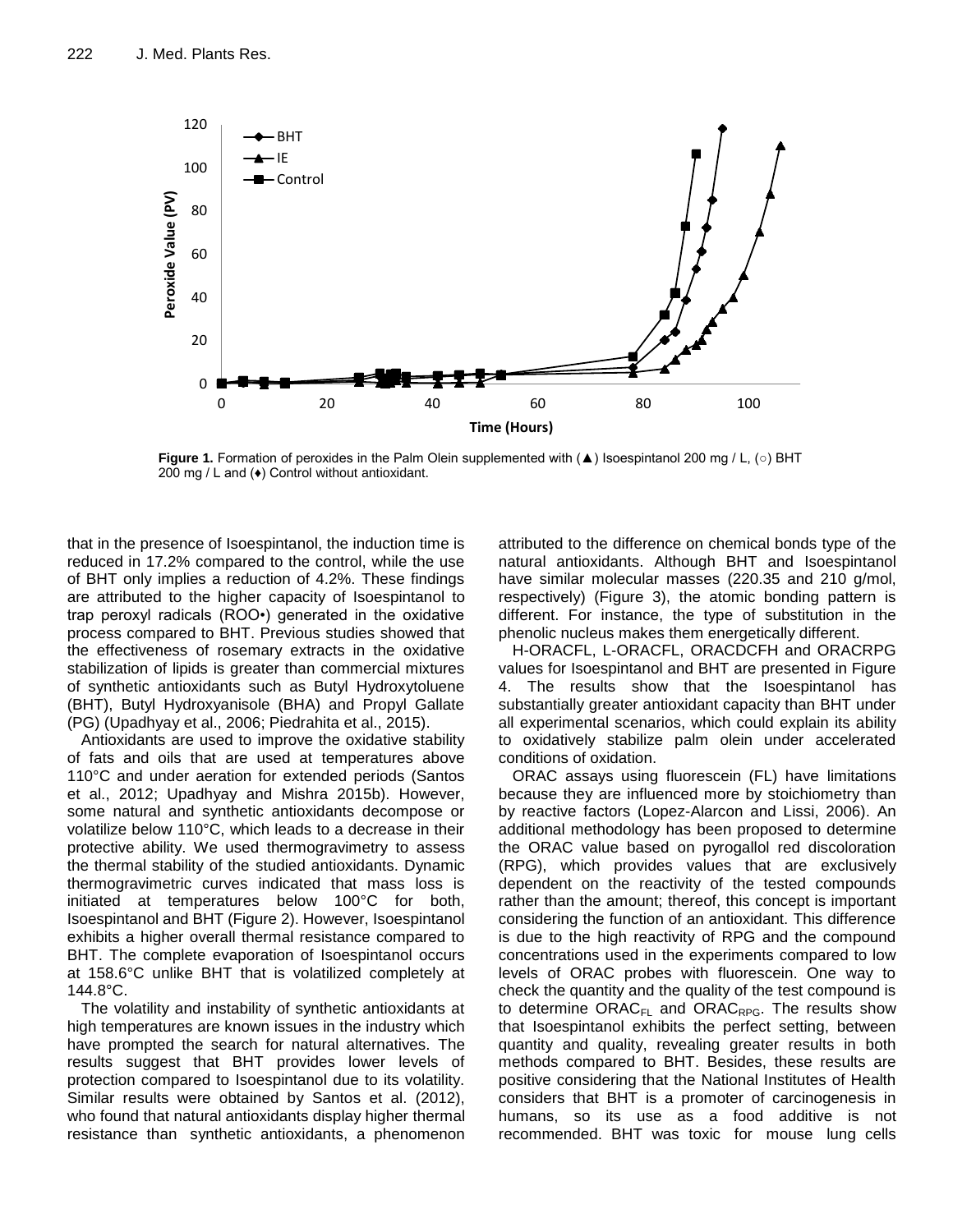

**Figure 2.** Curves (a) TG and (b) DTG Isoespintanol and BHT.



**Figure 3.** Chemical structure of antioxidants (a) Isoespintanol (IE) and (b) Butylated hydroxytoluene (BHT).

(necrosis type I pneumocytes and endothelial cells), and there is also evidence of hepatotoxicity. BHT also has adverse effects on reproduction and increases the effect of certain carcinogens such as urethane and Nfluorenilacetamida.

This study revealed that Isoespintanol at 100 µM does not have significant cytotoxic effects against murine macrophages (RAW 264.7) (Figure 5). The results are positive considering the possible use of Isoespintanol as

a food additive.

Although there is not a clear mechanism that describes the way that the mono- and phenols act on cell protection, we can suggest that due to the high capacity of Isoespintanol to trap oxygen radicals, as evidenced by their ORAC values, the harmful effects of reactive species present in the cell are counteracted (Duthie et al., 2003). Previous studies found that thymol and carvacrol,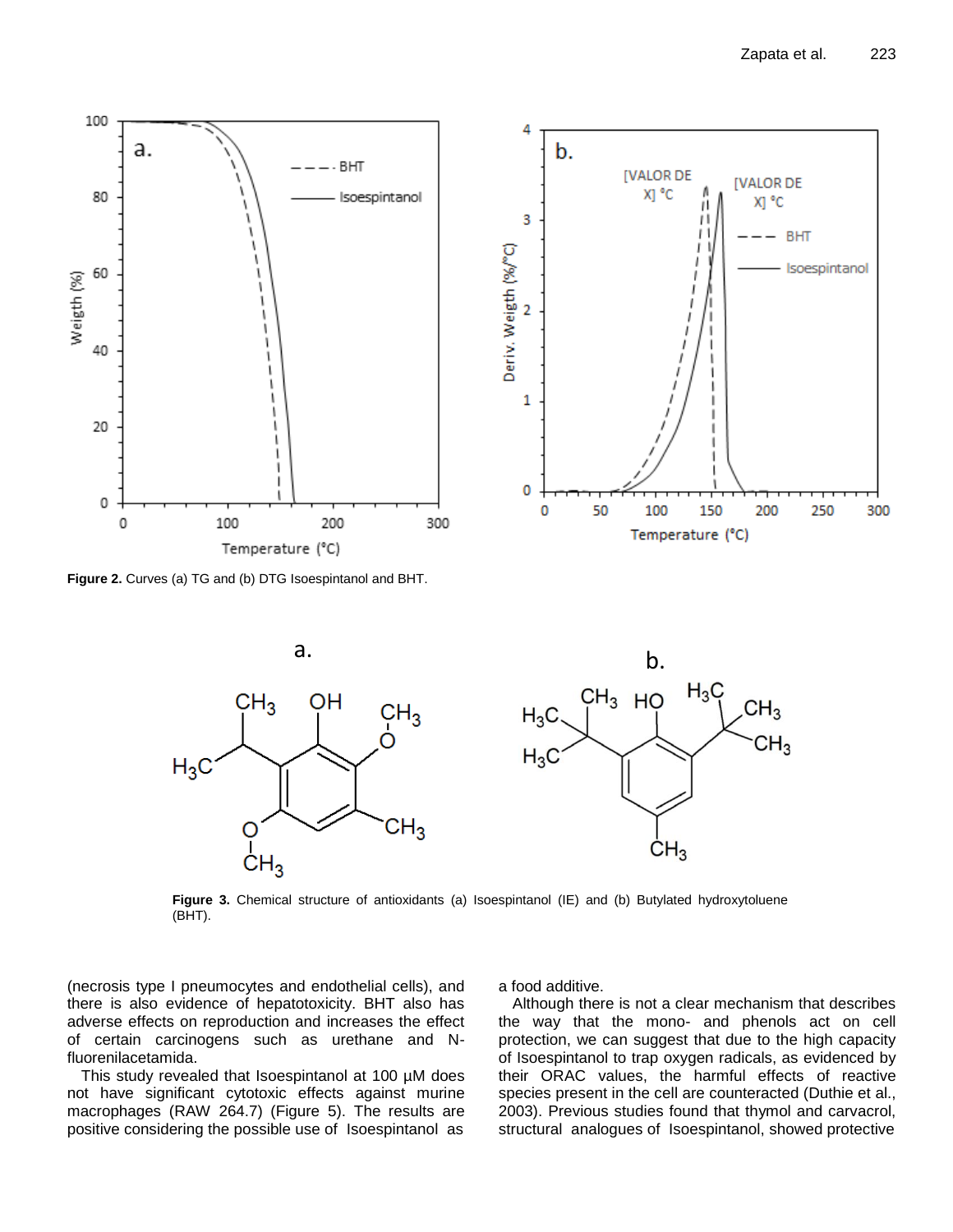

**Figure 4.** Oxygen Radical Antioxidant Capacity (ORAC) for Isoespintanol and BHA.



Figure 5. Evaluation by MMT of Isoespintanol Cytotoxicity in murine macrophages (RAW 264.7)

effects on DNA from human lymphocytes at low concentrations (0.5 to 50 mM). However, pro-oxidant effects were observed at concentrations greater than 100 μM (Aydin et al., 2005). Numerous studies have shown that some polyphenolic antioxidants such as quercetin, rutin or epicatechingallate have genotoxic effects at high concentrations (Perez, 2003; Johnson and Loo, 2000) contrary to the findings of this study in respect of Isoespintanol, which represents a great advantage.

# **Conclusions**

Palm olein has a high content of monounsaturated and

saturated fatty acids (96.68%) and a negligible content of polyunsaturated fatty acids (0.82%), reflecting stability against oxidative phenomena. However, processes such as frying are adverse and accelerate deterioration reactions. For this reason, the addition of antioxidants becomes an important step in the food industry. The results revealed that hydroperoxides production under oxidation accelerated conditions in palm olein is 39% slower in the presence of Isoespintanol (200 mg/L) and only 10% slower in the presence of BHT. These results are attributed to the superior antioxidant capacity observed for Isoespintanol and demonstrate the ability of this molecule to extend the conservation process in oils subjected to high temperatures. The dynamic thermo